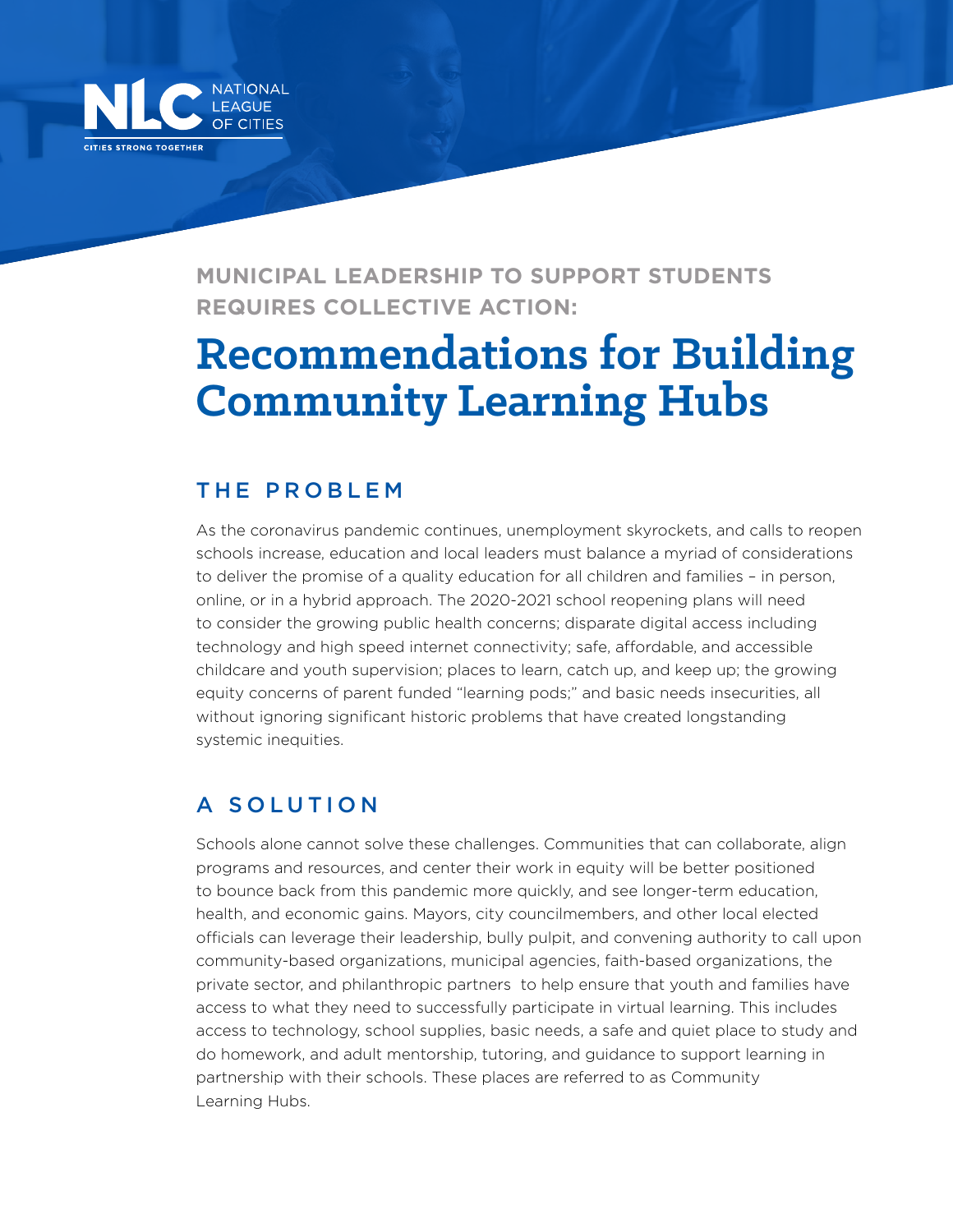## **Benefits of the Community Learning Hub Model:**

- **Collect Data to Determine Neighborhood-Specific Needs** to target unique, cultural, and diverse supports and resources to young people and their families in the short-term and inform strategies for local rebuilding and recovery in the long term.
- **Leverage Local Facilities, Staff Expertise, and Community Resources** to design and coordinate services to support the needs of the community.
- **Prioritize Health & Safety Concerns** using the latest information on the virus to develop solutions tailored to localities' unique needs.
- **Address Systemic Inequities** by providing the most vulnerable populations with the additional support services that they will need to be successful inside and outside the classroom.
- **Provide Comprehensive Wraparound Supports** to address the holistic needs of children, youth, and families from food and housing insecurity, mental health and trauma informed care services, childcare/ youth supervision, to social-emotional development opportunities.



- $\triangleright$  School district administrators
- $\triangleright$  Public health experts
- $\triangleright$  Afterschool and summer learning programs
- Statewide Afterschool **[Networks](http://www.statewideafterschoolnetworks.net/)**
- $\triangleright$  Community-based organizations
- $\triangleright$  Faith-based organizations
- $\triangleright$  Representatives from large civic, cultural, and race-based organizations

| City Departments: |                                          |   |
|-------------------|------------------------------------------|---|
|                   | Public Works                             |   |
|                   | Environmental<br>Health                  |   |
|                   | Health and Human<br>Services             |   |
|                   | Parks & Recreation                       | ∍ |
|                   | Neighborhood and<br>Leisure Services     |   |
|                   | Economic and<br>Workforce<br>Development |   |
|                   | Police, Fire, EMS                        |   |
|                   | Libraries                                |   |
|                   |                                          |   |

- Museums
- Arts and Culture organizations
- Organizations providing basic needs
- Private sector business
- Chambers of Commerce
- Philanthropic entities
- Postsecondary Institutions
- Parents
- Youth
- Principals/ Educators

# **Getting Started**

This type of robust effort demands a full range of stakeholders that can commit to collaborating intentionally and intensively toward the goal of supporting children, youth, and families during this time of public health and economic crisis, disruption in education, and beyond. The National League of Cities has developed a more detailed guide to help local communities implement Community Learning Hubs. Below are some steps to consider when getting started:

### **PARTNER**

Local leaders are embracing a collective action approach guided by community priorities, diversity, and need. City leaders can work with their school districts to serve as the conveners, leveraging the knowledge, capacities, and resources of all sectors in collaboration, especially municipal facilities, and staff. Key partners to consider: